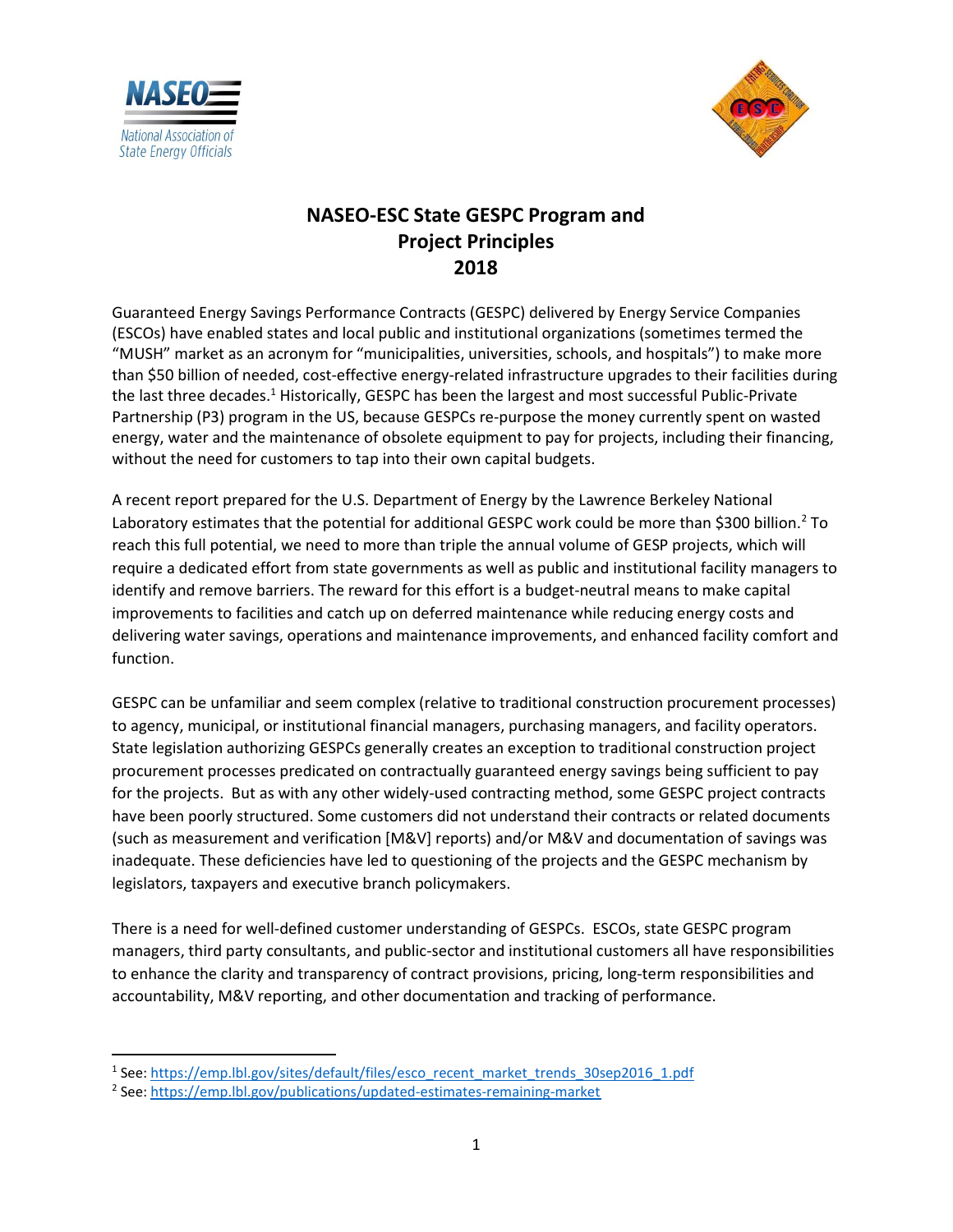



In most states, the State Energy Office plays an important role for facilitating GESPCs. For MUSH market GESPCs, state roles depend on authorization and funding, and can range from minimal provision of information to formal GESPC program oversight, project facilitation, and provision of technical assistance, model or standardized contracts and documents.

The National Association of State Energy Officials (NASEO) and the Energy Services Coalition (ESC) work cooperatively with State Energy Offices and other state and local agencies and the ESCO industry to advance public-private approaches to expand the use of GESPC. ESC has developed, and NASEO strongly supports, a list of Key GESPC State Program Attributes that are hallmarks of successful GESPC programs The attributes include such issues as gubernatorial support, standardized documents, and technical support (see http://www.energyservicescoalition.org/10-key-attributes).

To better inform states, NASEO and ESC have developed a set of principles to support greater understanding and confidence in GESPCs and growth in its use to achieve benefits. The principles that follow are aimed at both state-led GESPC programs which serve state (and potentially local) facility operators and owners, as well as agencies and MUSH market entities utilizing GESPC for a single project.

- Administrative Support Provide a GESPC program funding mechanism to support program administration, provision of technical and business/administrative assistance, updating and improvement of documents and guides, and tracking and reporting of GESPC performance at the program level. A small fee on GESPCs is one approach toward such funding.
- Guidance on the Attributes of Services Provide guidance to help customers implement GESPCs by publishing on a state website a simple list of allowable measures, contract types, and financing methods, with references to statute or authorities, so that customers and ESCOs understand which offerings provide guaranteed savings and qualify as GESPCs in the customer's jurisdiction and distinguish those from other non-GESPC offerings.
- Guidance and a Process Roadmap Provide a GESPC guide or manual that describes (within a state's own context) what GESPCs are, their financing, the contracting process, managing and monitoring of projects, including project commissioning and M&V, and other pertinent matters, as well as providing appropriate documents and references to help agencies and jurisdictions to develop, procure, manage, monitor, and complete effective GESPC projects.<sup>3</sup>
- Models and Standards Provide well-vetted state developed GESPC model contracts and related documents, policies, protocols, and guidance comporting with state requirements to help overcome legal and procurement hurdles, mitigate customer risk, and support delivery of well-implemented successful projects. Such materials may be made available to localities and other jurisdictions for their adoption and use.
- Technical Assistance Make technical and business and administrative assistance available to public sector GESPC customers. Ideally, a technical staff member or consultant (also known as a project facilitator or owner's agent) representing the customer's interests should review contracts and other materials and advise on technical, administrative, and business aspects of

 $3$  A good example of such a guide is the Hawaii "Guide to Energy Performance Contracting (EPC), 2016 Revision." https://energy.hawaii.gov/wp-content/uploads/2012/06/Hawaii\_EPC\_Guide.2016.pdf